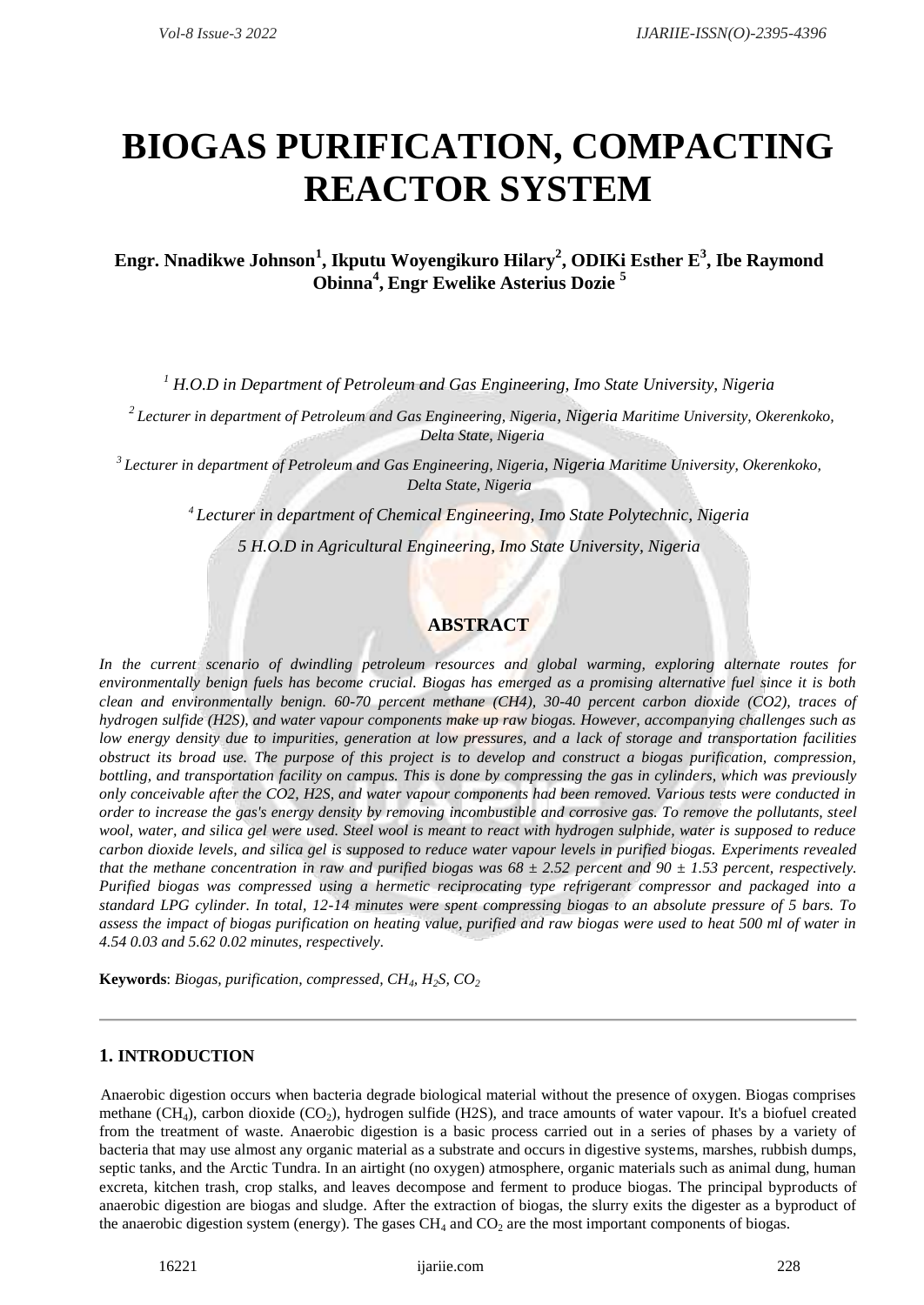When the CH<sub>4</sub> content of biogas exceeds 50%, it burns very efficiently and can thus be used as a cooking and lighting substitute for kerosene, charcoal, and firewood. This not only saves time and money, but it also protects natural resources from being cut down for firewood, as shown in table 1.

| <b>Table 1.</b> Composition of Diogas. |                  |            |
|----------------------------------------|------------------|------------|
| Substances                             | Symbol           | Percentage |
| Methane                                | CH <sub>4</sub>  | 50-70 %    |
| Carbon dioxide                         | CO <sub>2</sub>  | 30-40 %    |
| Hydrogen                               | H <sub>2</sub>   | 5-10 %     |
| Nitrogen                               | $N_2$            | $1-2%$     |
| Water Vapour                           | H <sub>2</sub> O | 0.3 %      |
| Hydrogen Sulphide                      | $H_2S$           | traces     |
|                                        |                  |            |

**Table 1**: Composition of Biogas.

Source: (Ayoub 2002)

The combustible components of biogas are CH4 and H2, as seen in the table above. Other gases are useless, toxic, or harmful, and they give biogas no energy. Furthermore, only CH4 is present in significant levels in these two gases and is thus taken into account in the vast majority of biogas situations. Biogas has mostly been utilized for cooking and illumination in Ethiopia. Based on the pressure formed in the biogas digester dome itself, the gas produced in the digester is typically routed to a desired location, such as a kitchen. This, however, is insufficient for transporting gas to areas distant from the plant. Biogas applications are hampered as a result. Furthermore, biogas is not produced in significant numbers due to its restricted use. Due to a lack of effective and efficient utilization, a large-scale biogas plant that produces a large amount of biogas is frequently rendered ineffective and worthless. Because of biogas's mobility restrictions, no marketing attempts have been made to promote its use.

It's possible that biogas production will be a continual operation. The methane content of biogas is critical to its usage as an efficient energy source. As a result, biogas purification is necessary to enhance the energy per unit volume of compressed biogas while also removing the corrosive effect of H2S. This is performed by compressing the gas into the cylinders, which is only possible when CO2, H2S, and water vapour have been eliminated. Purification of biogas increases the concentration of methane in the fuel, resulting in a higher calorific value fuel. This can be performed by reducing carbon dioxide levels in the atmosphere. Carbon dioxide is removed from biogas, increasing its calorific value while simultaneously removing a greenhouse gas.

#### **2. MATERIALS AND METHODS**

Designing and installing a biogas purification, compression, and bottling unit, as well as conducting several experiments, including the amount of carbon dioxide in the biogas test, water acidity test, and water boiling test, were all part of this experiment. Experiments were limited due to a lack of standard measurement devices (Gas Analyzers) needed to verify the results, and progress was made through trial and error, i.e. simply evaluating the amount of CO2 available in the gas.

#### *2.1 Designed and establishment of biogas scrubbing and storage facility*

The scrubbing unit and the storage unit make up the proposed biogas cleaning and storage plant. The whole biogas cleansing and storage facility is depicted schematically in Figure 1.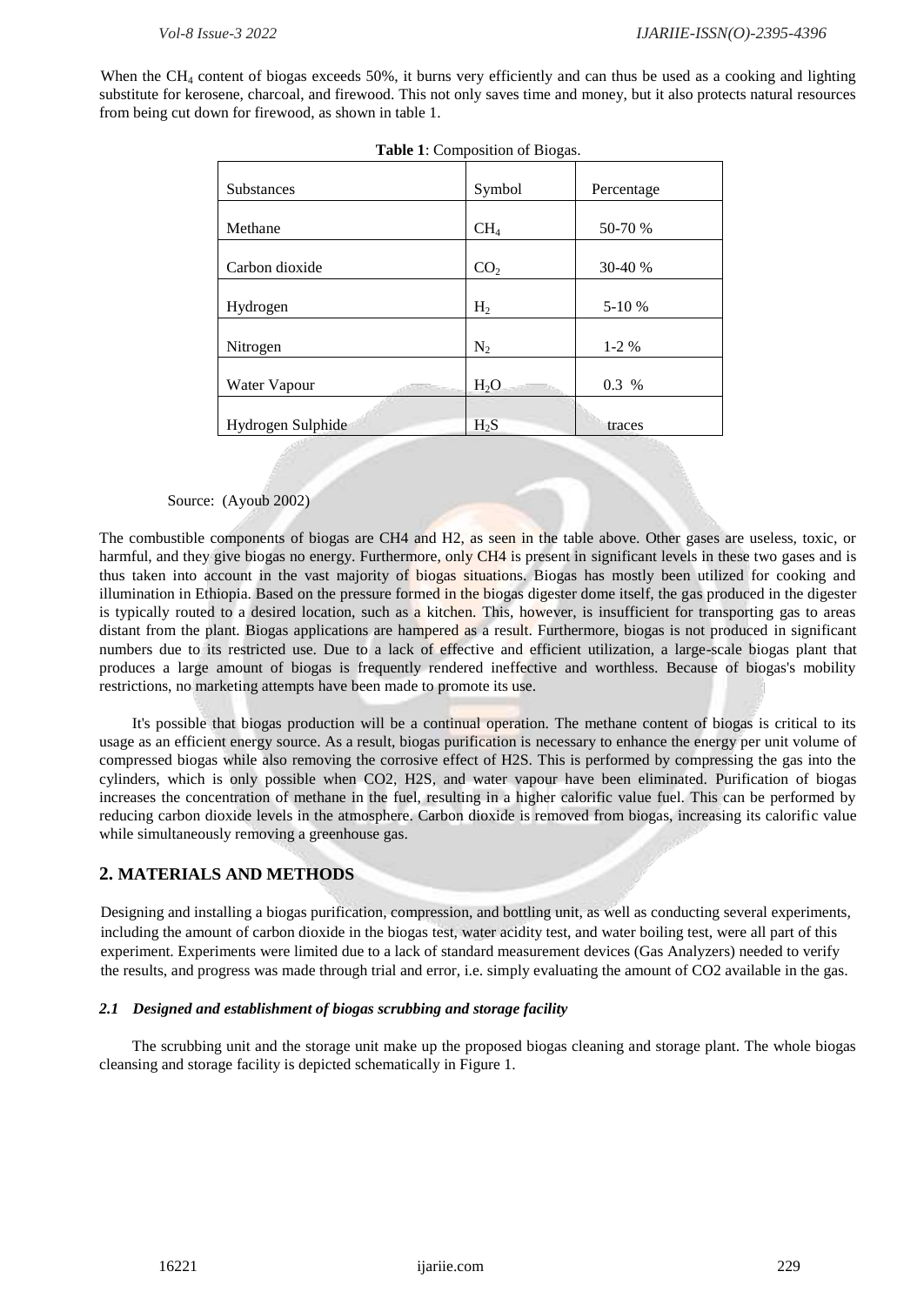

Figure 1: Biogas Purification, Compression and Bottling Unit Layout Diagram

## *2.2 Biogas Scrubbing*

Hydrogen sulfide (H2S) removal, carbon dioxide (CO2) removal, and moisture trapping are the three components of the biogas scrubbing system. Plastic tubes are used to connect the three modules. Steel wool, pure water, and an adsorbent substance (silica gel) were employed in the biogas purification process. Steel wool is meant to react with hydrogen sulphide, water is supposed to reduce carbon dioxide levels, and silica gel is supposed to reduce water vapour levels in purified biogas. The raw biogas was driven through steel wool on its way to the biogas scrubber unit to remove hydrogen sulphide, with pressure built up in the digester head.

The raw biogas is sent to the water scrubbing unit for additional purification after the steel wool has removed the hydrogen sulphide. When carbon dioxide is dissolved in water, carbonic acid (H2CO3) is produced. It's a low-strength acid.



As a result, the carbon dioxide concentration in the liquid leaving the cleaning unit will be higher, while the methane concentration in the gas exiting the scrubbing unit will be higher. The filtered biogas collected at the top of the scrubber unit contains water vapours. The most significant corrosion risk factor is water vapour. Silica gel was used in this experiment to achieve water concentrations as low as those reported in pure biogas. Silica gel is a type of material that can absorb moisture.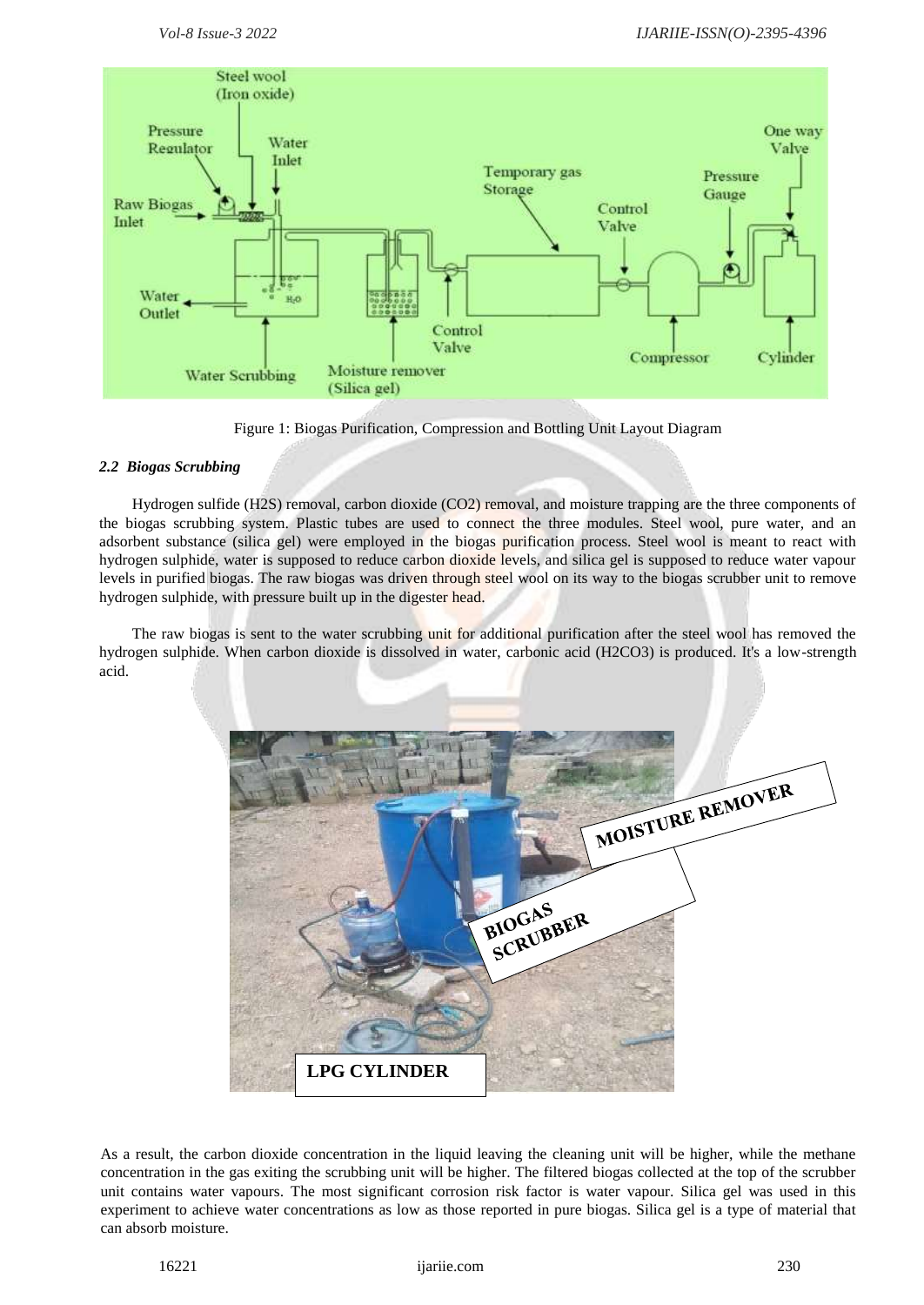#### *2.3 Biogas compression and storage*

The biogas storage system consists of a compressor, a pressure gauge, and an LPG cylinder. The compressor employed in the experiment is a hermetic reciprocating type compressor, which is common in commercial freezers that use hydrocarbon refrigerants. A pressure gauge can be used to measure the gas's pressure at various compression points. After compression, the gas was stored in a conventional LPG cylinder.

## **3. RESULTS AND DISCUSSION**

#### *3.1 Purification*

Several processes were used to purify the gas, and a water boiling test was used to evaluate its relative purity. The amount of methane included in raw and purified biogas was around 68 2.52 percent and 90 1.53 percent, respectively, according to the testing results.

Scrubbing removes H2S from raw biogas, and the steel wool transforms the hydrogen sulphide to black iron sulphide as a result. The steel wool used before and after washing is shown in Figure 4.



a) Steel wool before scrubbing b) Steel wool after scrubbing

Figure 4: Hydrogen Sulphide Remover

After absorbing moisture from the purified biogas, the color of the silica gel changed from blue to pink.



a) Ready to use silica gel b) Silica gel turns pink once it has soaked up moisture.

#### Figure 5: Moisture Absorber

#### *3.2 Effect of purification on heating value*

Purified and raw biogas were used to heat 500 mL of water to evaluate the effect of purification on the heating value and cooking time of purified biogas, as shown in table 2. The calorific value of raw and filtered biogas was determined by boiling 500 cc of water due to the lack of a gas analyzer. Table 2 shows the time it takes to boil 500 mL of water.

| <b>Energy Source</b> | Time (minutes) for boiling 500 ml of water |
|----------------------|--------------------------------------------|
| Raw biogas           | $5.62 \pm 0.02$                            |
| Purified biogas      | $4.54 \pm 0.03$                            |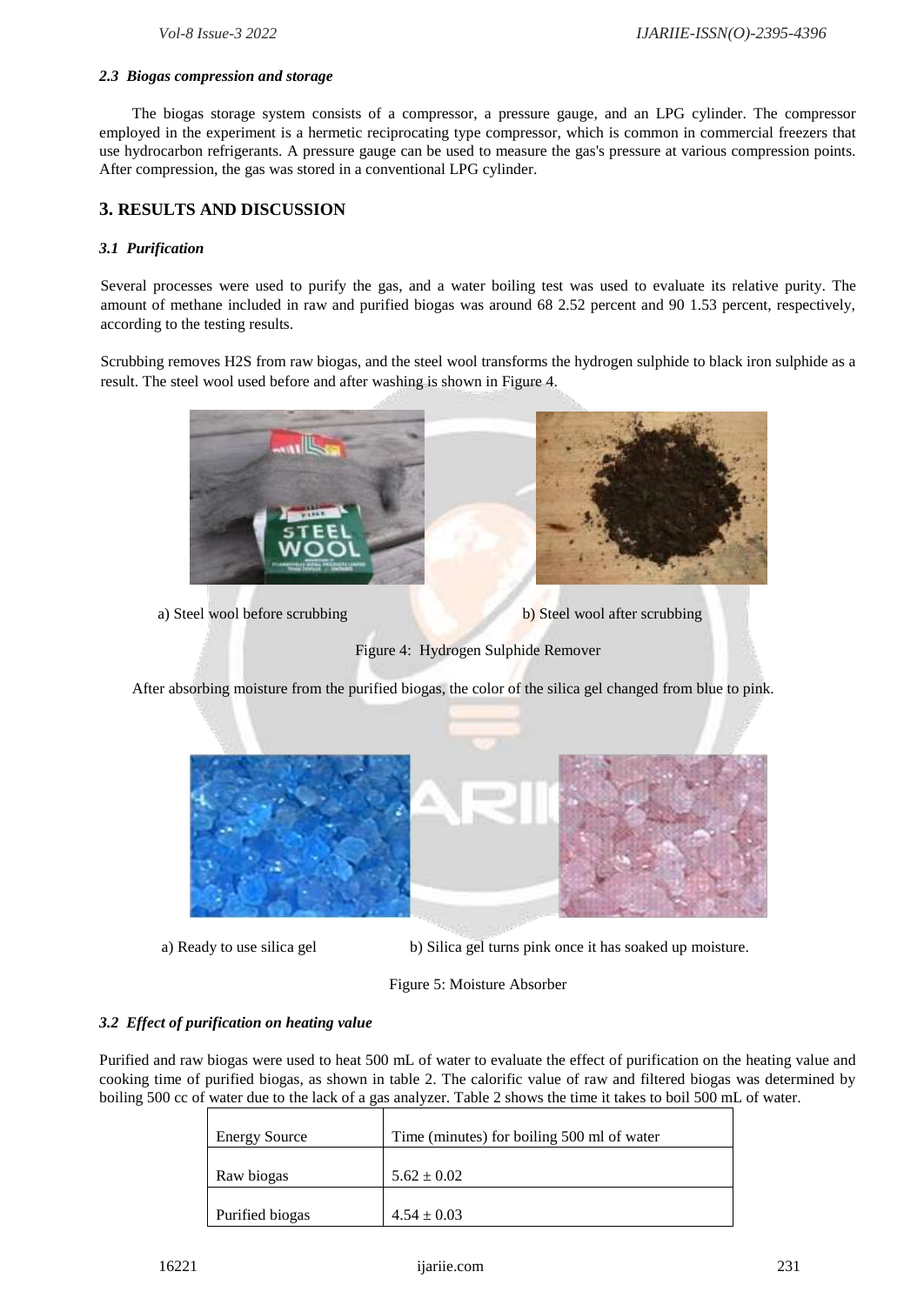Purified biogas has a higher calorific heating value than raw biogas because it took less time to heat. This is because only methane contributes to combustion, while the rest of the mixture is ineffective, poisonous, or destructive. As a result, eliminating CO2 from raw biogas is necessary to increase its calorific value.

#### *3.3 Water acidity test*

The goal of this experiment was to see if carbon dioxide dissolves in water. When carbon dioxide dissolves in water during biogas scrubbing, carbonic acid is generated. Carbonic acid is a very inactive acid. The pH value can be used to determine how acidic the water leaving the cleaning unit is. Pure water had a pH of 6.6 0.21, whereas water entering the scrubbing machine had a pH of 4.9 0.15. We can presume that carbon dioxide was dissolved in water and removed from raw biogas based on the findings of the tests.

#### *3.4 Compression and Storage*

Storage of biogas, as with all gaseous products, may be a difficulty. Because biogas does not liquefy under pressure at ordinary temperature, it is difficult to store. -82.5°C and 47.5bar are the critical temperatures and pressures, respectively. Compressing biogas reduces the amount of space needed for storage, increases the energy content, and provides pressure to overcome gas flow resistance. Propane or butane tanks, as well as commercial gas cylinders with a capacity of up to 200bar, are the most common biogas storage options. The storage facilities vary depending on the biogas use (e.g., automotive fuel, domestic cookery) (Demirbas,M.F et al, 2006).

Biogas is frequently not produced on time or in sufficient quantities to meet the conversion system load. As a result, compressing and storing biogas is essential for smoothing out fluctuations in gas production, quality, and consumption. The storage component also serves as a reservoir, ensuring that downstream equipment operates at consistent pressure. Finally, using a refrigerant reciprocating compressor, the filtered and dried biogas was squeezed to an absolute pressure of 5 bars in an LPG cylinder for 12-14 minutes.

# **4. CONCLUSIONS**

- Pollutants can be found in biogas. Certain pollutants (such as water vapor, CO2, and H2S) must be eliminated before it may be used as a fuel for certain applications. We've put together the filtration and compression equipment we'll need. As a result, more study is required before practical purification and compression devices can be developed.
- Biogas is now utilized mostly for cooking and lighting in Ethiopia. It is vital to commercialize biogas by making it transportable in order to fully harness its potential. As a result, biogas purification and high-pressure compression for cylinder storage are essential.
- The concentration of methane in purified biogas was found to be higher than that in raw biogas. Purified biogas had an estimated 68.52 percent methane, while raw biogas included an estimated 90.53 percent methane.
- Biogas can be cleaned, compressed, stored, and transported, as has been proved. Biogas was compressed to an absolute pressure of 5 bars in an LPG cylinder for 12-14 minutes.
- Biogas generation has a lot of potential to become a renewable energy source in Ethiopia. As a result, because enhanced biogas has a larger calorific value than raw biogas, biogas produced in large-scale biogas plants should be upgraded before bottling for storage and transit.

# **5. RECOMMENDATIONS**

- Biogas is no longer just a renewable energy source for rural areas; it's also a reliable and acceptable source of energy for urban areas, with the potential to replace fossil fuels. As a result, more study and attention must be directed to improving biogas utilization.
- To demonstrate its usefulness as an alternative energy source, compression must be undertaken at a higher pressure.

# **ACKNOWLEDGEMENTS**

The Authors are thankful to, IMO state university, Owerri Nigeria for Enabling the Research project.

#### **REFERENCES**

Ayoub, Mohamed Eshraideh. (2002). An Educational Biogas Prospect in Tolkarm, Msc thesis, supervisors Dr.Muneer Abdoh, Dr.Abdellatif Mohamed, Najah national University.